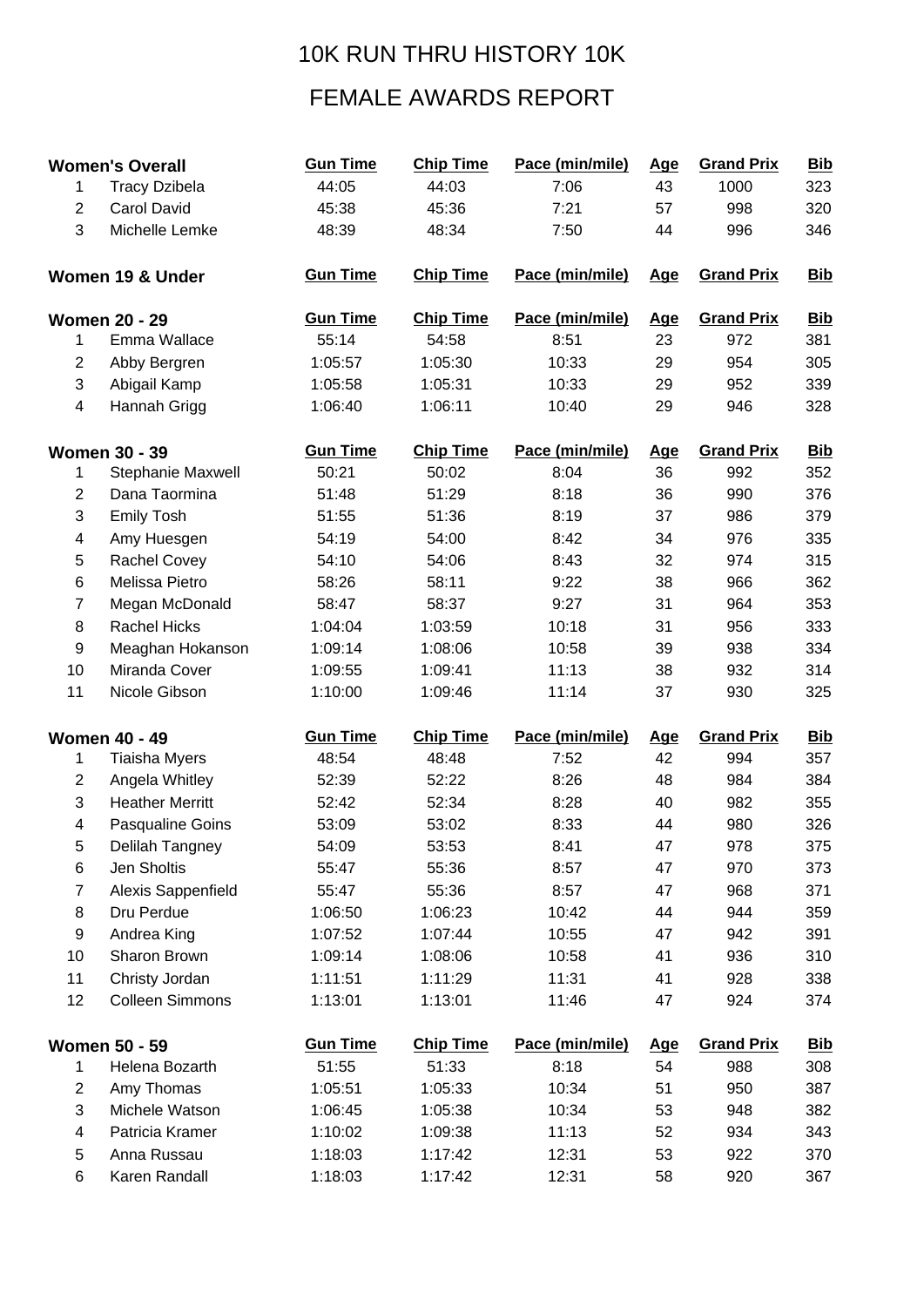| <b>Women 60 - 69</b><br>Women 60 - 69 continued |                         | <b>Gun Time</b><br><b>Gun Time</b> | <b>Chip Time</b><br><b>Chip Time</b> | Pace (min/mile)<br>Pace (min/mile) | <u>Age</u><br><u>Age</u> | <b>Grand Prix</b><br><b>Grand Prix</b> | <b>Bib</b><br><b>Bib</b> |
|-------------------------------------------------|-------------------------|------------------------------------|--------------------------------------|------------------------------------|--------------------------|----------------------------------------|--------------------------|
|                                                 | Leslie Rigby Kash       | 59:46                              | 59:22                                | 9:34                               | 64                       | 962                                    | 340                      |
| 2                                               | Amanda Deshler          | 1:01:21                            | 1:01:00                              | 9:50                               | 62                       | 960                                    | 321                      |
| 3                                               | Melinda Marks           | 1:08:02                            | 1:07:44                              | 10:55                              | 63                       | 940                                    | 349                      |
| 4                                               | Oldldyrnr-Debra Jackson | 1:13:01                            | 1:12:37                              | 11:42                              | 60                       | 926                                    | 336                      |
| Women 70 & Over<br>Nancy Crippen                |                         | <b>Gun Time</b><br>1:01:31         | <b>Chip Time</b><br>1:01:06          | Pace (min/mile)<br>9:50            | <u>Age</u><br>73         | <b>Grand Prix</b><br>958               | <b>Bib</b><br>316        |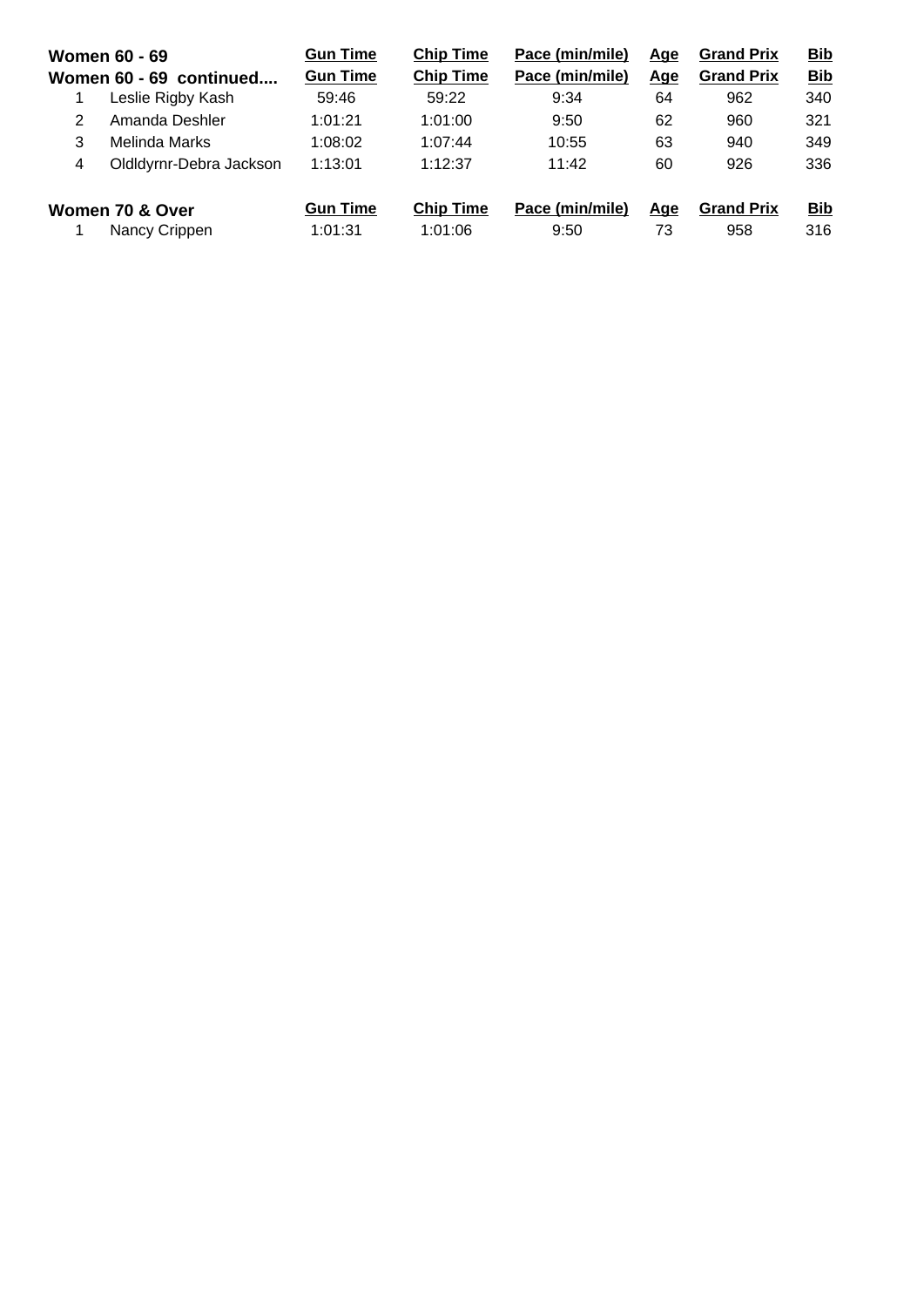## 10K RUN THRU HISTORY 10K

## MALE AWARDS REPORT

| <b>Men's Overall</b>          |                        | <b>Gun Time</b> | <b>Chip Time</b> | Pace (min/mile) | <b>Age</b> | <b>Grand Prix</b> | <b>Bib</b> |
|-------------------------------|------------------------|-----------------|------------------|-----------------|------------|-------------------|------------|
| 1                             | <b>Chris Pirch</b>     | 34:35           | 34:34            | 5:34            | 40         | 1000              | 364        |
| $\overline{2}$                | Jared Jenkins          | 35:54           | 35:52            | 5:47            | 40         | 998               | 337        |
| 3                             | Matt Bohmke            | 36:31           | 36:29            | 5:53            | 29         | 996               | 306        |
| Men 19 & Under<br>Men 20 - 29 |                        | <b>Gun Time</b> | <b>Chip Time</b> | Pace (min/mile) | <b>Age</b> | <b>Grand Prix</b> | <b>Bib</b> |
|                               |                        | <b>Gun Time</b> | <b>Chip Time</b> | Pace (min/mile) | <u>Age</u> | <b>Grand Prix</b> | <b>Bib</b> |
|                               | Men 30 - 39            | <b>Gun Time</b> | <b>Chip Time</b> | Pace (min/mile) | <b>Age</b> | <b>Grand Prix</b> | <b>Bib</b> |
| 1                             | Shawn Baker            | 36:44           | 36:43            | 5:55            | 34         | 994               | 302        |
| $\overline{c}$                | James Thompson         | 38:12           | 38:11            | 6:09            | 32         | 986               | 378        |
| 3                             | Chris Badolato         | 40:27           | 40:26            | 6:31            | 34         | 980               | 390        |
| 4                             | John Klemm             | 55:11           | 55:05            | 8:52            | 39         | 948               | 341        |
| 5                             | <b>Addison Pock</b>    | 56:10           | 55:58            | 9:01            | 31         | 946               | 365        |
| 6                             | <b>Tom McDonald</b>    | 1:04:37         | 1:04:26          | 10:23           | 36         | 932               | 354        |
|                               | Men 40 - 49            | <b>Gun Time</b> | <b>Chip Time</b> | Pace (min/mile) | <b>Age</b> | <b>Grand Prix</b> | <b>Bib</b> |
| 1                             | <b>Justin Neibauer</b> | 36:44           | 36:43            | 5:55            | 40         | 992               | 358        |
| $\overline{c}$                | James Hayner           | 37:42           | 37:42            | 6:05            | 40         | 988               | 330        |
| 3                             | <b>Andrew Merritt</b>  | 40:10           | 40:07            | 6:28            | 40         | 982               | 356        |
| 4                             | Michael Waurio         | 43:40           | 43:27            | 7:00            | 43         | 976               | 383        |
| 5                             | <b>Brian Pessolano</b> | 45:56           | 45:50            | 7:23            | 46         | 968               | 361        |
| 6                             | Joseph Pietro          | 58:01           | 57:46            | 9:18            | 45         | 944               | 363        |
| $\overline{7}$                | Jarrett Perdue         | 1:06:50         | 1:06:23          | 10:42           | 46         | 928               | 360        |
|                               | Men 50 - 59            | <b>Gun Time</b> | <b>Chip Time</b> | Pace (min/mile) | <u>Age</u> | <b>Grand Prix</b> | <b>Bib</b> |
| 1                             | Matt Boyd              | 36:52           | 36:52            | 5:57            | 50         | 990               | 307        |
| 2                             | Craig Chasse           | 38:53           | 38:52            | 6:16            | 51         | 984               | 312        |
| 3                             | <b>Brad Rippey</b>     | 42:14           | 42:12            | 6:48            | 54         | 978               | 369        |
| 4                             | Duane Williamson       | 44:13           | 44:12            | 7:07            | 57         | 974               | 385        |
| 5                             | Steven Konopa          | 45:34           | 45:32            | 7:20            | 50         | 972               | 342        |
| 6                             | <b>Ted Poulos</b>      | 48:08           | 48:05            | 7:45            | 58         | 964               | 366        |
| $\overline{7}$                | Roberto Martinez       | 52:00           | 51:39            | 8:19            | 52         | 958               | 351        |
| 8                             | <b>Kenneth Cromes</b>  | 52:39           | 52:22            | 8:26            | 56         | 956               | 317        |
| 9                             | <b>Shane Daniels</b>   | 54:02           | 53:48            | 8:40            | 57         | 954               | 319        |
| 10                            | James LaFratta         | 55:08           | 54:54            | 8:51            | 54         | 950               | 344        |
| 11                            | <b>Howard Thomas</b>   | 1:01:35         | 1:01:27          | 9:54            | 58         | 936               | 377        |
| 12                            | David Marks            | 1:02:15         | 1:01:54          | 9:58            | 58         | 934               | 350        |
| 13                            | Pete Cinalli           | 1:05:51         | 1:05:33          | 10:34           | 59         | 930               | 386        |
| Men 60 - 69                   |                        | <b>Gun Time</b> | <b>Chip Time</b> | Pace (min/mile) | <u>Age</u> | <b>Grand Prix</b> | <b>Bib</b> |
| 1                             | <b>VIC Barthelemy</b>  | 45:52           | 45:41            | 7:22            | 65         | 970               | 303        |
| 2                             | David Lovegrove        | 47:25           | 47:22            | 7:38            | 64         | 966               | 347        |
| 3                             | <b>Bret Schmidt</b>    | 48:36           | 48:14            | 7:46            | 61         | 962               | 372        |
| 4                             | <b>Bruce Berg</b>      | 51:38           | 51:35            | 8:19            | 62         | 960               | 304        |
|                               |                        |                 |                  | 8:43            | 64         |                   | 318        |
| 5                             | Vic Culp               | 54:13           | 54:07            |                 |            | 952               |            |